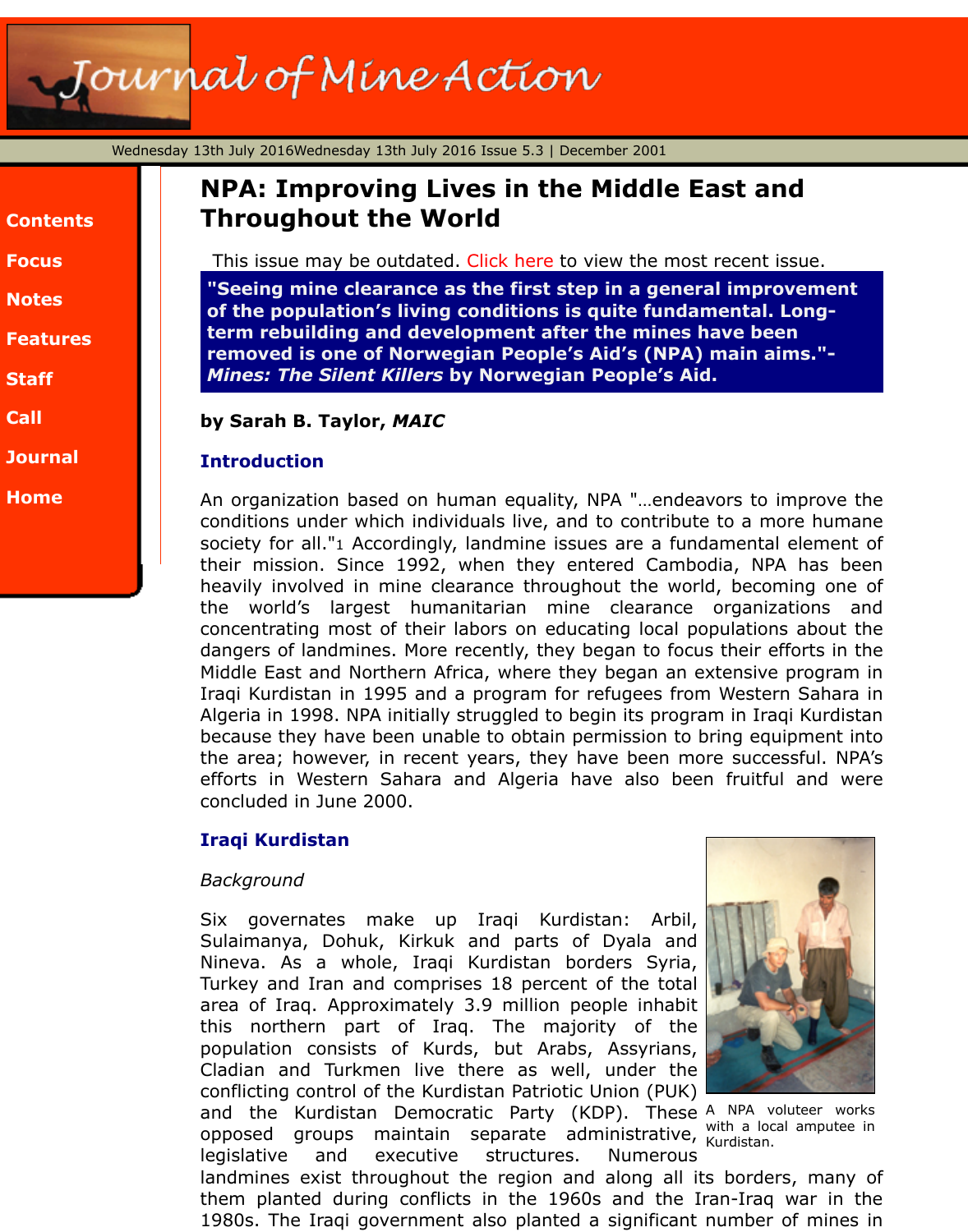the area in an attempt to control the Kurds.

#### *The Program*

NPA began its mission in Iraqi Kurdistan in 1994, when it conducted a "Fact Finding Mission" to research the numerous problems that afflicted the people of Iraqi Kurdistan. It first entered Iraqi Kurdistan in 1995 with the hopes of eventually implementing both mine-awareness and clearance programs and immediately began an Explosive Ordnance Disposal (EOD) project. NPA struggled at the onset due to difficulties in getting permission to bring metal detectors into the area and because of the worsening conflict between the

PUK and KDP. Thus, the EOD project had to be postponed until May 1997, and when it commenced, it had been reduced to one EOD team for the remainder of the year. NPA began training local people in demining in 1998 and by May had two trained demining teams. As the program grew in 2000, two more teams were trained and began demining.



A NPA deminer prods a possible

In 2000, NPA also strived to improve the landmine. medical conditions in the area. In fact, NPA now works with the Trauma Care Foundation (TCF) to improve the survival rate and living conditions of landmine victims. With the help of NPA, TCF has created a "Village University" in Iraqi Kurdistan, in which TCF trains local people in emergency first aid and other areas of health in order to create a population of local people who are able to immediately help victims of landmine accidents.

Thus far, 2001 has been another successful year for the program. The staff now consists entirely of local Kurds, holding positions at all levels including management and technical ranks. This makes the program in Iraqi Kurdistan NPA's first to achieve total nationalization. However, because funding was recently reduced, the number of workers was decreased from 100 to 44 during the year, and the project was cut to only three demining teams. Now, backed solely by the Norwegian Ministry of Foreign Affairs, who provided NPA with 2,500,000 NOK in 2001, demining is conducted based on priorities that are determined by both local authorities and communities. The team was still able to clear an area of 69,278 m2 and to destroy 237 mines and 113 UXO.

Improving demining methods and equipment is another goal of NPA. In Iraqi Kurdistan, much of the demining that is conducted is done in the same manner that it was in 1945, through manual clearance with the use of metal detectors. However, 99 percent of the metal detectors' signals indicate something other than a landmine. This and the process of manual demining make progression slow and strenuous. NPA strives to create a "toolbox" of demining equipment in an effort to make the process more efficient. Currently, NPA works with the Foundation for Industrial and Technological Research to create new technology that will help to distinguish between landmines and other objects in the ground.

# **Western Sahara/Algeria**

# *Background*

During 1975, troops from Morocco occupied the northern portion of Western Sahara, and Mauritanian forces dominated the south. The native population of the Saharawi felt divided, and consequently tens of thousands migrated to the eastern part of the country. Soon military forces attacked these civilians,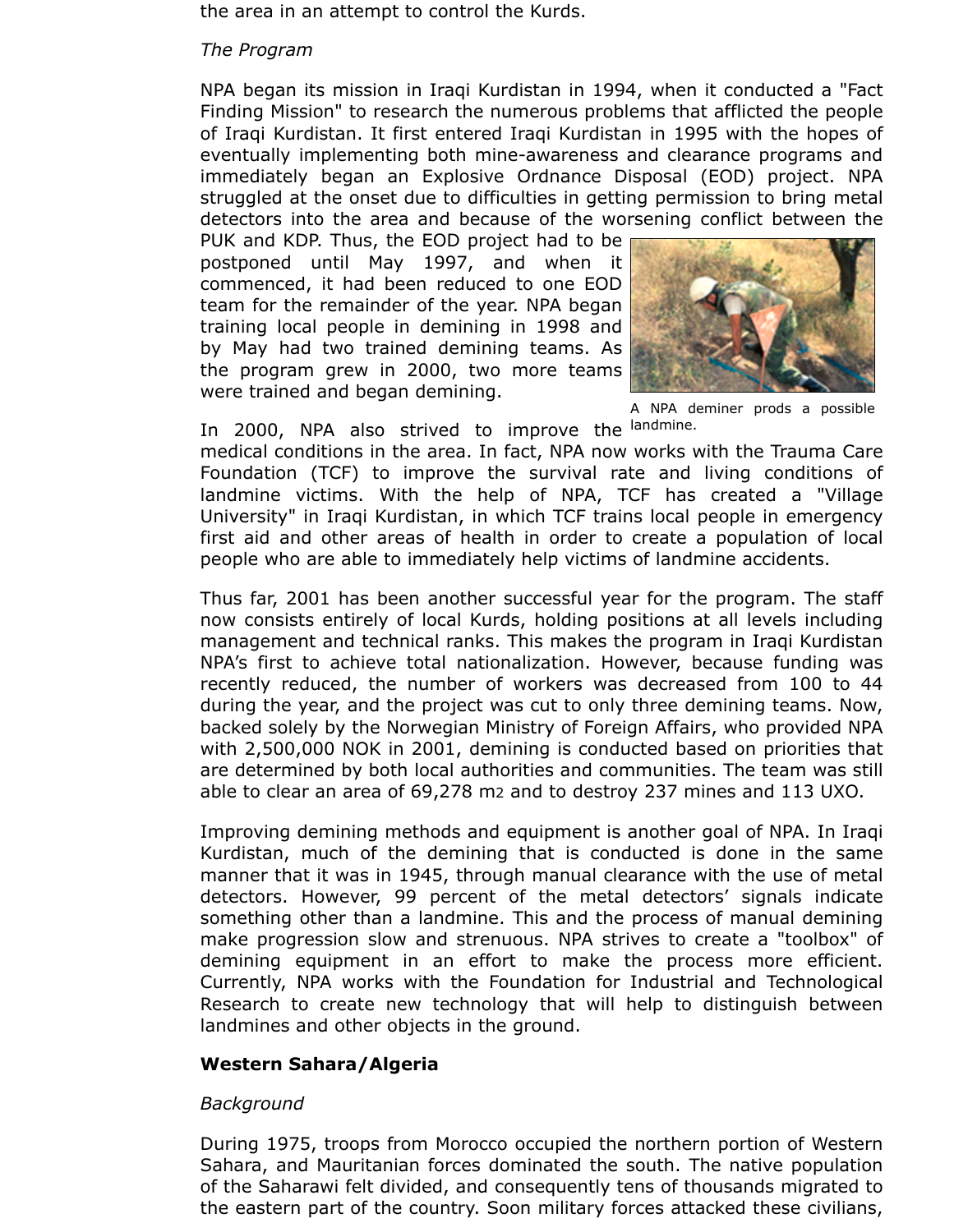1998. NPA's goal was to educate refugees about the landmines they encounter when they returned to their native Western Sahara, and importantly, the dangers that these landmines possessed. More spectrally, the dangers that these individually NPA wanted to warn people so that accidents could be prevented when returned to their homes. Supported by the Norwegian Department of I Affairs, the program consisted of 40 local employees. These employee trained to educate others and then sent to four different camps. In a to educating the Saharawi about the dangers of landmines, instructors taught courses in teaching and English.

The program in Western Sahara/Algeria was extremely successful. After the The Figure of two years of educating the refugees, an evaluation was conducted confirmed that the vast majority of the population had been educated and had a clear understanding of the threat of landmines in their native land. a result, NPA decided that their activities in the refugee camps of were both complete and successful and thus terminated the program.

## **Conclusion**

The NPA publication *Mines: The Silent Killers* states, "Life and lim saved by the people themselves gaining an understanding of living w problem." NPA strives to help mine-stricken countries become self-su in all matters relating to landmines, including clearance, education medicine. Considering that Iraqi Kurdistan has between five and 10 landmines and that over 170,000 Saharawi refugees remain isola Algeria, this is both an immensely important and difficult task. NPA, how approaches their task diligently as they fight to end the destruction by landmines.

*\*All photos courtesy of NPA.*

#### **Contact Information**

Geir Bjorsvik Norwegian People's Aid Mine Action Unit P.O. Box 8844 Youngstorget Oslo, Norway N-0028

Tel: +871-76-169-3690 Fax: +47-22-20-08-70 E-mail: gb@noaid.org Website: www: http://www.npaid.org

Erik Tollefsen Norwegian People's Aid Mine Action Unit Technical Advisor/PM Iran P.O. Box 8844 Youngstorget Oslo, N[orway N-0028](mailto:gb@noaid.org)